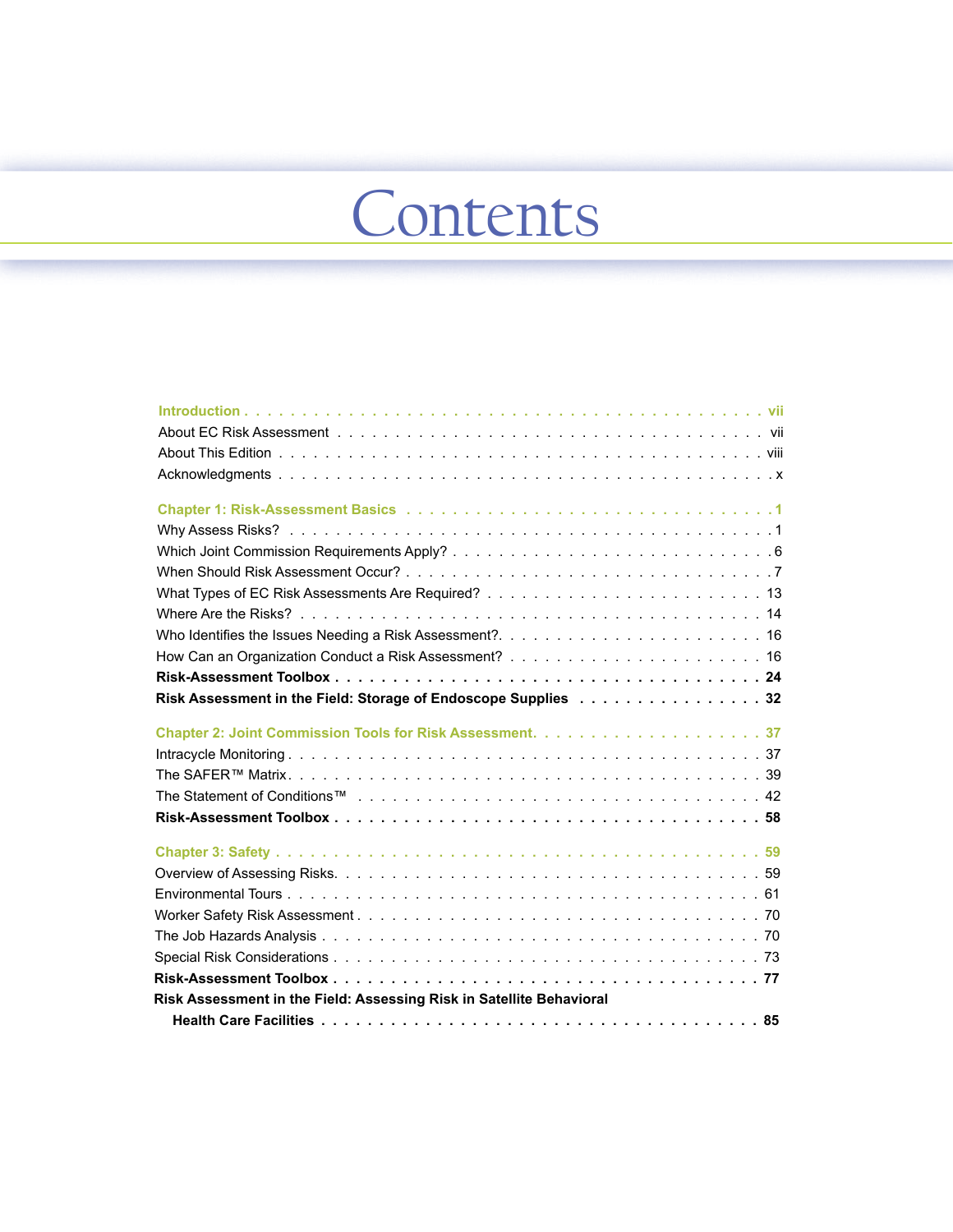| 105                                                                        |  |
|----------------------------------------------------------------------------|--|
| 105                                                                        |  |
| 106                                                                        |  |
| 108                                                                        |  |
| 120                                                                        |  |
| 122                                                                        |  |
| 128                                                                        |  |
| 131                                                                        |  |
| 131                                                                        |  |
| 133                                                                        |  |
| 137                                                                        |  |
| 138                                                                        |  |
| 139                                                                        |  |
| 142                                                                        |  |
| Risk Assessment in the Field: Assessing Risk of Corridor Clutter<br>145    |  |
| 149                                                                        |  |
|                                                                            |  |
| 149                                                                        |  |
| 154                                                                        |  |
| 155                                                                        |  |
| 157                                                                        |  |
| 158                                                                        |  |
| 164                                                                        |  |
| 167                                                                        |  |
| 167                                                                        |  |
| 170                                                                        |  |
| 170                                                                        |  |
| 170                                                                        |  |
| 174                                                                        |  |
| 177                                                                        |  |
| Risk Assessment in the Field: Proper Documentation of Testing, Inspection, |  |